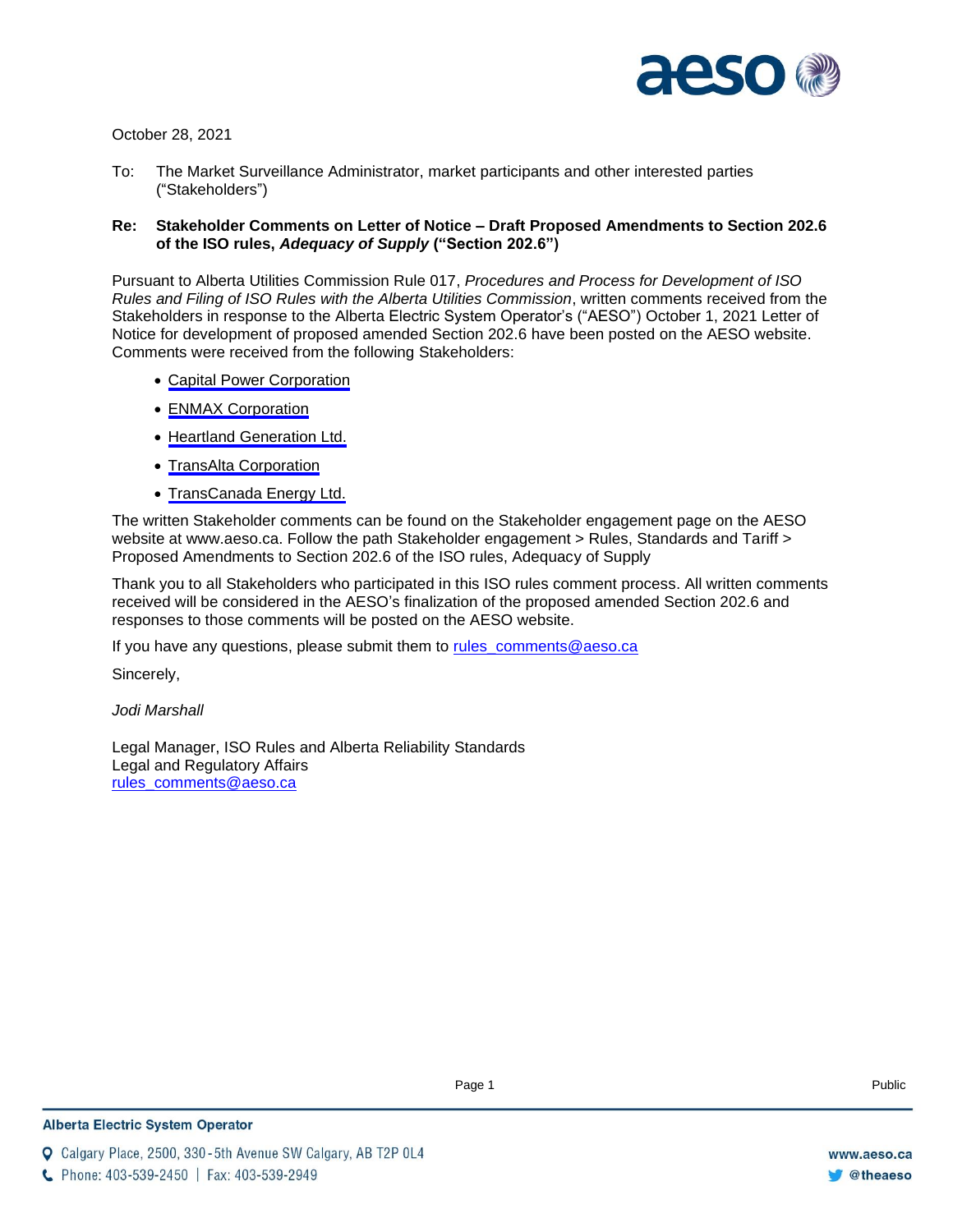<span id="page-1-0"></span>

| <b>Period of Comment: October 1, 2021</b> |                                             | through October 22, 2021 |        | <b>Contact:</b> Santi Churphongphun |
|-------------------------------------------|---------------------------------------------|--------------------------|--------|-------------------------------------|
| <b>Comments From:</b>                     | Capital Power Corporation ("Capital Power") |                          | Phone: | (403) 807-2909                      |
| Date [yyyy/mm/dd]: 2021/10/22             |                                             |                          | Email: | schurphongphun@capitalpower.com     |

#### Instructions:

- 1. Please fill out the section above as indicated.
- 2. Please refer back to the "related material" on the Stakeholder Engagement page on the AESO website.
- 3. Please respond to the questions below and provide your specific comments, if any. Blank boxes will be interpreted as favourable comments.

|   | <b>AESO Questions to Stakeholders</b>                                                                                                                                                                                                | <b>Stakeholder comments</b>                                                                                                                                                                                                                                                                                                                                                                                                                                                                                                                                                                                                                                                                                                                                                                                                                                                                                                                                                                       |
|---|--------------------------------------------------------------------------------------------------------------------------------------------------------------------------------------------------------------------------------------|---------------------------------------------------------------------------------------------------------------------------------------------------------------------------------------------------------------------------------------------------------------------------------------------------------------------------------------------------------------------------------------------------------------------------------------------------------------------------------------------------------------------------------------------------------------------------------------------------------------------------------------------------------------------------------------------------------------------------------------------------------------------------------------------------------------------------------------------------------------------------------------------------------------------------------------------------------------------------------------------------|
|   | Do you understand and agree with the<br>objective or purpose of the proposed<br>amendments to Section 202.6 and<br>whether, in your view, the proposed<br>amendments to Section 202.6 meet<br>the objective or purpose? If not, why? | Capital Power understands the objective and purpose of the proposed amendments to ISO Rule Section 202.6 (the<br>"Rule"). While Capital Power is generally supportive of eliminating unnecessary administration and regulatory<br>burden, the proposed amendments extend beyond reasonable red tape reduction. The proposed amendments<br>would remove necessary transparency and oversight of the AESO's assessment used to cancel a planned or<br>mothball generator outage. Capital Power believes revisions to the proposed amendments must be explored to<br>ensure a balance is achieved. Details in this regard are provided below.                                                                                                                                                                                                                                                                                                                                                        |
| 2 | Do you agree that the proposed<br>amendments to Section 202.6 are not<br>technically deficient? If not, why?                                                                                                                         | The proposed amendments render the Rule technically deficient and are inconsistent with applicable<br>legislation and AUC direction. Further revisions, with stakeholder input, could resolve this shortcoming.<br>Capital Power disagrees that the proposed amendments are not technically deficient. The fact that enabling<br>legislation requires the AESO to "provide for the safe, reliable, and economic operation of the interconnected<br>electric system, and the fair, efficient, and openly competitive operation of the market" does not grant it the right to<br>exercise unfettered discretion to achieve these ends. <sup>1</sup><br>The AESO response to stakeholder comments do not explain how either the AUC's direction or Section 18 of the<br>Transmission Regulation no longer apply in this instance. Similarly, the Government of Alberta's Red Tape<br>Reduction initiative does not supersede the requirement for clarity of the AESO measures in cancelling outages. |
|   |                                                                                                                                                                                                                                      | Therefore, Capital Power maintains that forecast measures for supply adequacy within the Rule were contemplated<br>to be made explicit. <sup>2</sup>                                                                                                                                                                                                                                                                                                                                                                                                                                                                                                                                                                                                                                                                                                                                                                                                                                              |

<sup>&</sup>lt;sup>1</sup> Para 62, "The exercise of the ISO's discretion is not absolute, however. It is bounded by the specific limitations placed on it by legislation and regulations made pursuant to that legislation. In this case, the ISO's Transmission Regulation." AUC Decision 2009-007 (January 19, 2009).

<sup>&</sup>lt;sup>2</sup> Page 3, "Stakeholder Comment Matrix - Development of Proposed Amendments to Section 202.6 of the ISO rules, Adequacy of Supply" (5 January 2021), Capital Power, <https://www.aeso.ca/assets/Uploads/S1-CPC-Comments-Matri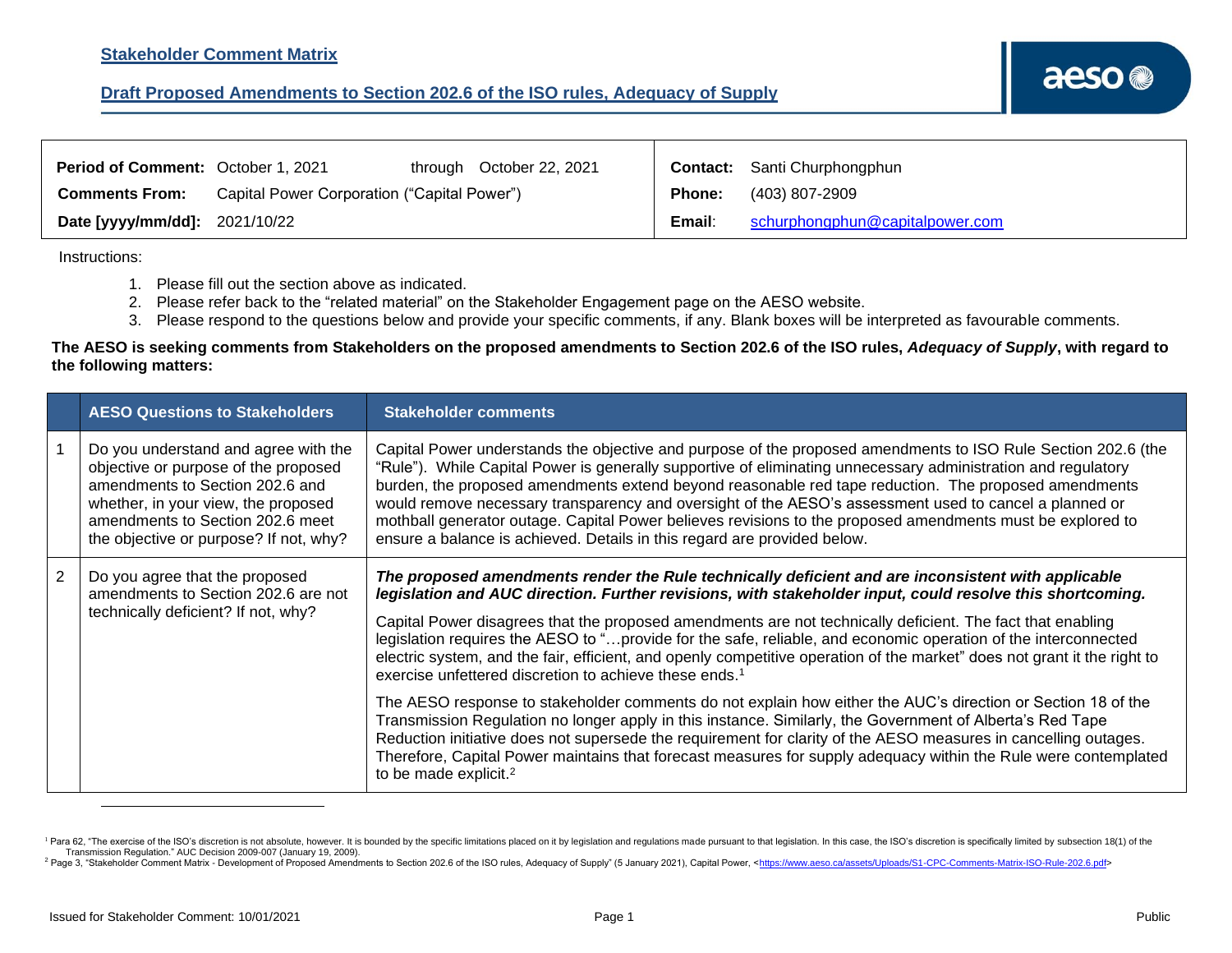

|   | <b>AESO Questions to Stakeholders</b>                                                                                                                     | <b>Stakeholder comments</b>                                                                                                                                                                                                                                                                                                                                                                                                                                                                                                                                                                                                                                                                                                                                                                                                                           |
|---|-----------------------------------------------------------------------------------------------------------------------------------------------------------|-------------------------------------------------------------------------------------------------------------------------------------------------------------------------------------------------------------------------------------------------------------------------------------------------------------------------------------------------------------------------------------------------------------------------------------------------------------------------------------------------------------------------------------------------------------------------------------------------------------------------------------------------------------------------------------------------------------------------------------------------------------------------------------------------------------------------------------------------------|
|   |                                                                                                                                                           | ISO Rules Section 306.5 - Generation Outage Reporting and Coordination and 306.7 - Mothball Outage Reporting<br>both rely on subsection 2 of the Rule to determine whether the AESO will proceed in further considering the<br>cancellation of an outage(s). However, proposed subsection 2 in its entirety reads as follows: "The ISO must<br>forecast supply adequacy." This provides no clarity regarding the measure(s) the AESO will take in determining that<br>its intervention may be necessary. It does not refer to a specific AESO forecast of supply adequacy (or details of one<br>to be used), is absent of a defined adequacy threshold that would trigger next steps in considering out-of-market<br>AESO action and does not outline that any of this information will be made publicly available.                                   |
|   |                                                                                                                                                           | Capital Power appreciates that forecast tools and methodologies continuously evolve and recognizes that reflecting<br>such specificity in an authoritative document may present regulatory burden but submits that further details in<br>proposed subsection 2 are necessary to govern the AESO's discretion and its ability to cancel generator outages.<br>This concern is particularly acute given the lack of any advance notice or awareness of market participants that the<br>AESO may be contemplating such action. Capital Power recognizes that under the legislative scheme, market<br>participants' rights may be subsumed in limited cases to protect system reliability. In turn, however, stakeholders<br>must have sufficient assurance that such powers are adequately governed and its use ought to be sufficiently<br>predictable. |
|   |                                                                                                                                                           | This is not to suggest that the Rule is required to outline the entire forecast methodology in detail. Instead, Capital<br>Power submits that the AESO should work with stakeholders to develop useful outputs of the AESO's "forecast<br>supply adequacy" (e.g., thresholds, triggers and/or indicators) that can be published publicly to provide stakeholders<br>awareness of whether outage cancellations may be imminent so that necessary resource planning can be<br>undertaken. To this end, Capital Power recommends that subsection 2 be revised to:                                                                                                                                                                                                                                                                                        |
|   |                                                                                                                                                           | include reference to a specific "forecast supply adequacy" assessment such as the AESO's 24-month Supply<br>i)<br>and Demand Forecast,                                                                                                                                                                                                                                                                                                                                                                                                                                                                                                                                                                                                                                                                                                                |
|   |                                                                                                                                                           | engage stakeholders in developing an appropriate adequacy threshold(s) resulting from the "forecast supply<br>ii)<br>adequacy" assessment that would trigger consideration of outage cancellation(s); and                                                                                                                                                                                                                                                                                                                                                                                                                                                                                                                                                                                                                                             |
|   |                                                                                                                                                           | iii) include a requirement for the assessment outputs and the threshold to be made publicly available.                                                                                                                                                                                                                                                                                                                                                                                                                                                                                                                                                                                                                                                                                                                                                |
|   |                                                                                                                                                           | Similar to subsection 2, proposed amended subsection 3 now simply states that "[t]he ISO must assess and report<br>on the short-term adequacy of supply by, at a minimum, completing a real-time adequacy assessment." The same<br>recommendations for subsection 2 equally apply here. In Capital Power's view, the revisions above could be made<br>to address stakeholder considerations while simultaneously reducing regulatory red tape.                                                                                                                                                                                                                                                                                                                                                                                                        |
| 3 | Do you agree that the proposed<br>amendments to Section 202.6, taken<br>together with all ISO rules, support a<br>fair, efficient, and openly competitive | The proposed amendments unduly increase the AESO's discretion to intervene in the operation of<br>Alberta's wholesale electricity market. Further revisions, with stakeholder input, could resolve this<br>shortcoming.                                                                                                                                                                                                                                                                                                                                                                                                                                                                                                                                                                                                                               |
|   |                                                                                                                                                           | No. Capital Power does not agree that the proposed amendments to Section 202.6 support a fair, efficient and                                                                                                                                                                                                                                                                                                                                                                                                                                                                                                                                                                                                                                                                                                                                          |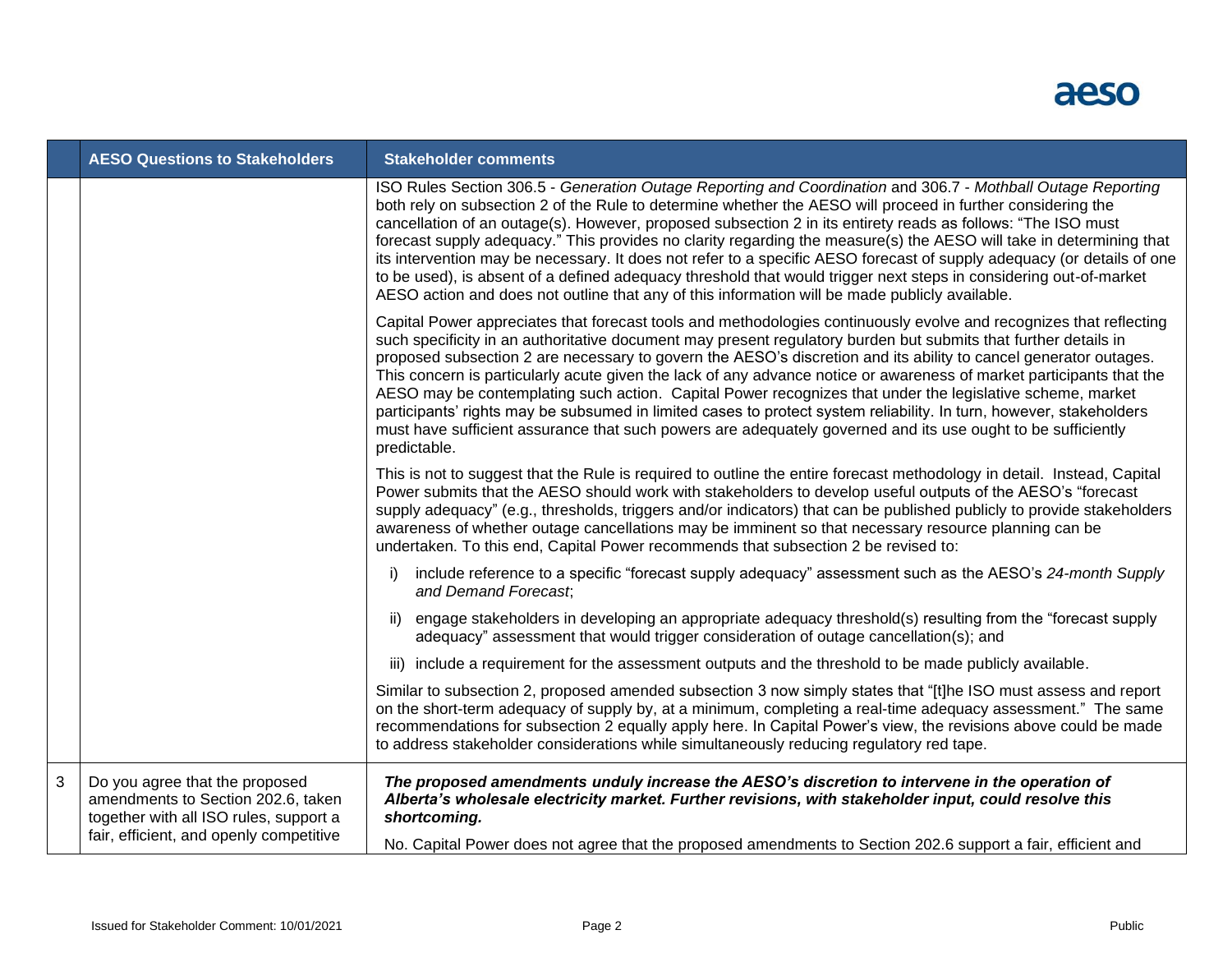

|                | <b>AESO Questions to Stakeholders</b>                                                                                                    | <b>Stakeholder comments</b>                                                                                                                                                                                                                                                                                                                                                                                                                                                                                                                                                                                                                                                   |
|----------------|------------------------------------------------------------------------------------------------------------------------------------------|-------------------------------------------------------------------------------------------------------------------------------------------------------------------------------------------------------------------------------------------------------------------------------------------------------------------------------------------------------------------------------------------------------------------------------------------------------------------------------------------------------------------------------------------------------------------------------------------------------------------------------------------------------------------------------|
|                | market? If not, why?                                                                                                                     | openly competitive market. Like the AESO, market participants also endeavor to forecast short-term supply<br>adequacy. In such an event, planned or mothball outages may be moved or cancelled by market participants on<br>their own accord due to anticipated market fundamentals. Remaining outages may not be modified due to physical<br>factors (e.g., already in inoperable state) or commercial considerations (e.g., portfolio optimization or capital<br>upgrades). These risks are appropriately considered and shouldered by market participants.                                                                                                                 |
|                |                                                                                                                                          | While forecasts can differ between parties, only the AESO's is used in determining whether out-of-market action<br>may be necessary to address a potential short-term supply shortfall. Without any insight into the AESO measure or<br>threshold for taking such actions, market participants are not able to manage the above noted risks ultimately<br>resulting in higher than necessary costs for consumers. A lack of transparency and oversight of AESO market<br>intervention could also have longer term negative implications affecting the timing and cost of investment decisions.                                                                                |
| $\overline{4}$ | Do you agree that the proposed<br>amendments to Section 202.6 support                                                                    | The proposed amendments to the Rule do not support the public interest. Further revisions, with<br>stakeholder input, would resolve this shortcoming.                                                                                                                                                                                                                                                                                                                                                                                                                                                                                                                         |
|                | the public interest? If not, why?                                                                                                        | Capital Power submits that the proposed amendments do not support the public interest for the reasons set out at<br>responses 2 and 3 above.                                                                                                                                                                                                                                                                                                                                                                                                                                                                                                                                  |
| 5              | If approved, the AESO will propose an                                                                                                    | Effective date timing must coincide with publication of companion Information Document.                                                                                                                                                                                                                                                                                                                                                                                                                                                                                                                                                                                       |
|                | immediate effective date. Do you<br>agree? If not, why?                                                                                  | Given stakeholder concerns, Capital Power believes that the timing for amended Section 202.6 to take effect<br>should coincide with the final Information Document that outlines the assessment details specified in the Rule.                                                                                                                                                                                                                                                                                                                                                                                                                                                |
| 6              | Do you have any additional comments                                                                                                      | Stakeholder session prior to filing would help address stakeholder concerns.                                                                                                                                                                                                                                                                                                                                                                                                                                                                                                                                                                                                  |
|                | regarding the proposed amendments<br>to Section 202.6?                                                                                   | An information document alone is insufficient to address the concerns raised by stakeholders. However, Capital<br>Power believes that a stakeholder session(s) prior to filing the proposed amendments would be helpful to address<br>the fundamental concerns related to transparency and oversight cited in several parties' feedback to the AESO.<br>This discussion should result in further refinements to the Rule amendments that will still reduce red tape yet<br>satisfy the needs of stakeholders to be informed of potential outage cancellation and provide assurance that the<br>AESO has allowed the market to exhaust all options before having to intervene. |
| $\overline{7}$ | Please provide any comments or                                                                                                           | A supplemental Information Document should be developed.                                                                                                                                                                                                                                                                                                                                                                                                                                                                                                                                                                                                                      |
|                | views on the need for the development<br>of a related information document,<br>including the type of content that<br>should be included. | Capital Power supports the development of an information document outlining the forecast and assessment<br>methodologies for each of the four categories within Section 202.6: Supply Adequacy Forecast, Real-time<br>Adequacy Assessments, Long Term Adequacy Metrics, Long Term Adequacy Threshold. As a starting point, the<br>type of information being proposed for removal in the amendments could serve as a baseline, but details should be<br>consulted on once further amendments to the Rule have been established.                                                                                                                                                |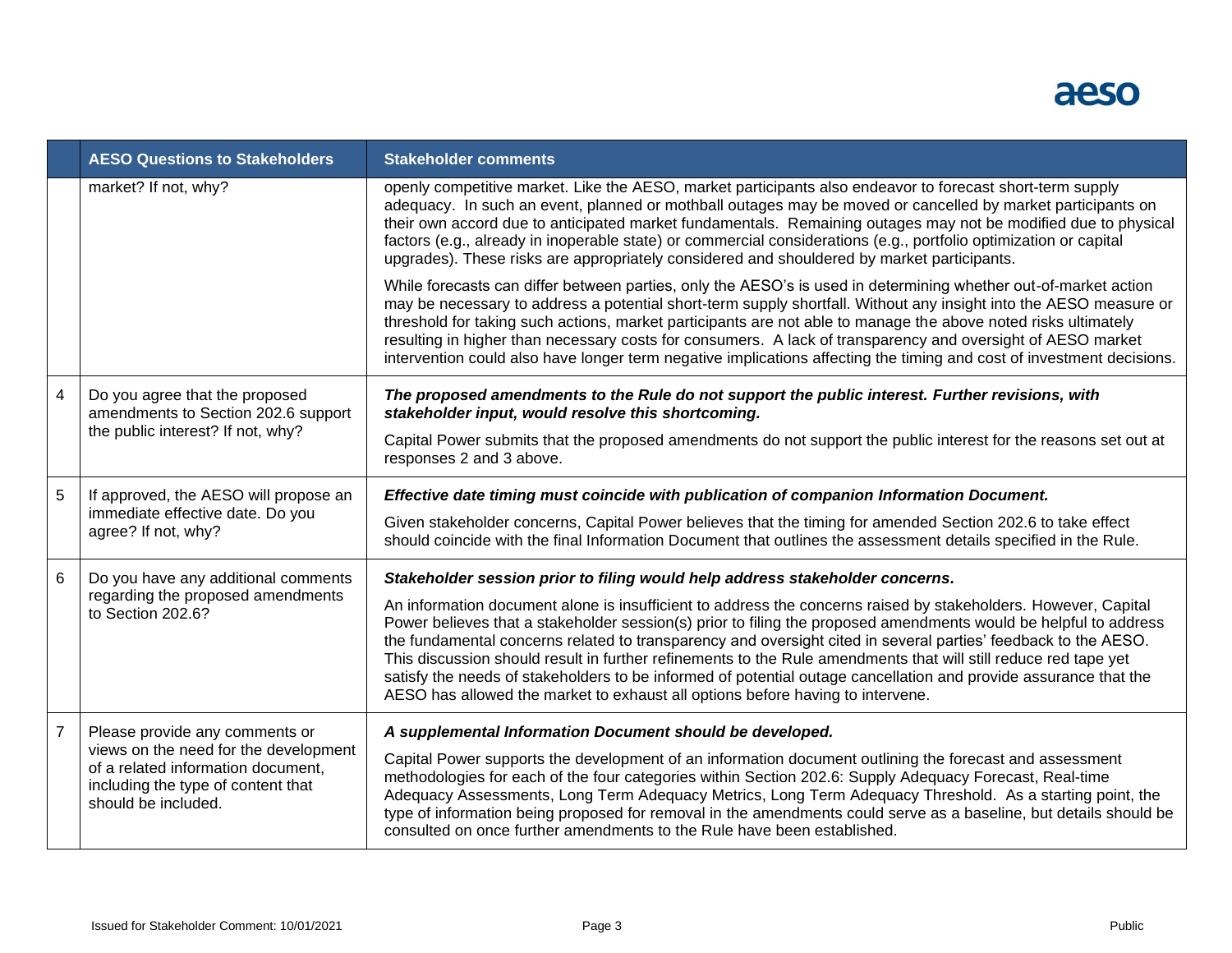

<span id="page-4-0"></span>

| Period of Comment: October 1, 2021 |                          | through October 22, 2021 |        | <b>Contact:</b> Mark McGillivray |
|------------------------------------|--------------------------|--------------------------|--------|----------------------------------|
| <b>Comments From:</b>              | <b>ENMAX Corporation</b> |                          | Phone: |                                  |
| Date [yyyy/mm/dd]: 2021/10/22      |                          |                          | Email: | MMcGillivray@enmax.com           |

Instructions:

- 1. Please fill out the section above as indicated.
- 2. Please refer back to the "related material" on the Stakeholder Engagement page on the AESO website.
- 3. Please respond to the questions below and provide your specific comments, if any. Blank boxes will be interpreted as favourable comments.

|   | <b>AESO Questions to Stakeholders</b>                                                                                                                                                                                          | <b>Stakeholder comments</b>                                                                                                                                                                                                                                                                                                                                                                                                                                                                  |
|---|--------------------------------------------------------------------------------------------------------------------------------------------------------------------------------------------------------------------------------|----------------------------------------------------------------------------------------------------------------------------------------------------------------------------------------------------------------------------------------------------------------------------------------------------------------------------------------------------------------------------------------------------------------------------------------------------------------------------------------------|
|   | Do you understand and agree with the objective or purpose<br>of the proposed amendments to Section 202.6 and whether,<br>in your view, the proposed amendments to Section 202.6<br>meet the objective or purpose? If not, why? | Efforts to reduce regulatory burden remain an important objective and are appreciated by<br>ENMAX, however, this should not come at a cost to market stability and transparency. In<br>ENMAX's view, the proposed amendments extend beyond the scope of reasonable red<br>tape reduction as it would remove required market transparency regarding the<br>methodologies used by the AESO to calculate supply adequacy or cancel a planned or<br>mothball outage. See response to Question 6. |
|   |                                                                                                                                                                                                                                | In addition, ENMAX is interested in further understanding how the proposed amendments<br>will directly translate into savings for the AESO. With any regulatory efficiency initiative,<br>the benefits should be clearly outlined and provided to the market through the Budget<br>Review Process or similar forum.                                                                                                                                                                          |
| 2 | Do you agree that the proposed amendments to Section<br>202.6 are not technically deficient? If not, why?                                                                                                                      | See comments below.                                                                                                                                                                                                                                                                                                                                                                                                                                                                          |
| 3 | Do you agree that the proposed amendments to Section<br>202.6, taken together with all ISO rules, support a fair,<br>efficient, and openly competitive market? If not, why?                                                    | See comments below.                                                                                                                                                                                                                                                                                                                                                                                                                                                                          |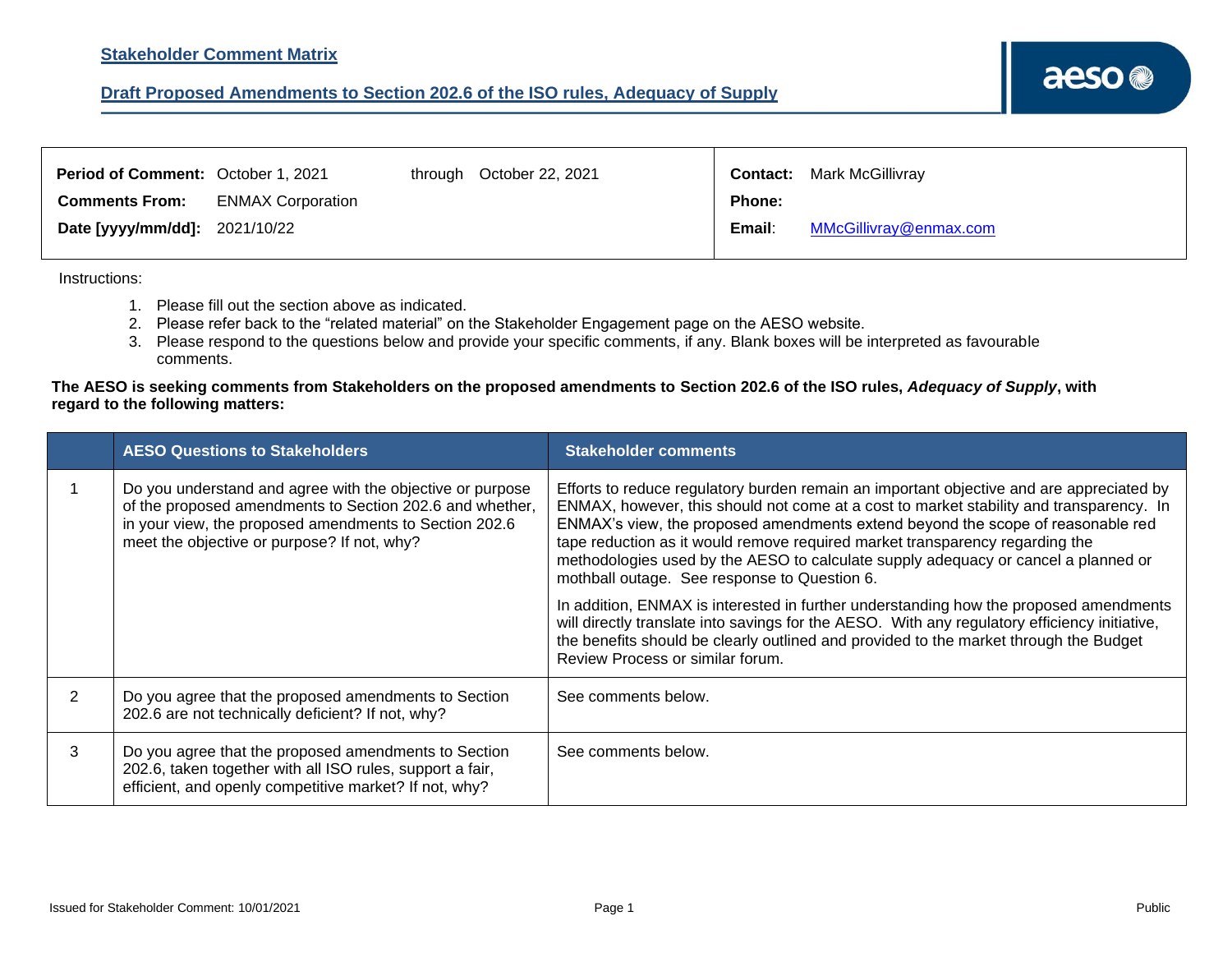

|                | <b>AESO Questions to Stakeholders</b>                                                                                                                                | <b>Stakeholder comments</b>                                                                                                                                                                                                                                                                                                                                                                                                                            |
|----------------|----------------------------------------------------------------------------------------------------------------------------------------------------------------------|--------------------------------------------------------------------------------------------------------------------------------------------------------------------------------------------------------------------------------------------------------------------------------------------------------------------------------------------------------------------------------------------------------------------------------------------------------|
| 4              | Do you agree that the proposed amendments to Section<br>202.6 support the public interest? If not, why?                                                              | See comments below.                                                                                                                                                                                                                                                                                                                                                                                                                                    |
| 5              | If approved, the AESO will propose an immediate effective<br>date. Do you agree? If not, why?                                                                        | The timing for the amended Section 202.6 to take effect should coincide with the final<br>Information Document (ID). In addition, market participants should have visibility on the<br>ID prior to moving forward with finalizing the proposed rule changes. See comments<br>below.                                                                                                                                                                    |
| 6              | Do you have any additional comments regarding the<br>proposed amendments to Section 202.6?                                                                           | ENMAX reiterates its previous concerns which were submitted to the AESO regarding<br>Subsections 2, 3 and 4. ENMAX does not agree with the proposed removal of the<br>detailed calculations for short and long-term adequacy assessments in these subsections<br>as these calculations provide transparency on how supply adequacy is determined and is<br>considered valuable information to the market to properly plan and manage our<br>resources. |
|                |                                                                                                                                                                      | While it may be appropriate to move some of the calculations into an ID, given that ID's<br>are not authoritative in nature, the rule itself should provide market participants with a<br>predictable measure of the AESO's forecast supply adequacy assessment.                                                                                                                                                                                       |
|                |                                                                                                                                                                      | As such, a stakeholder discussion is required to determine what details should remain in<br>the rule (versus an ID) and whether additional criteria (such as certain thresholds) should<br>be included in the rule relating to the AESO's forecast supply adequacy assessment.                                                                                                                                                                         |
| $\overline{7}$ | Please provide any comments or views on the need for the<br>development of a related information document, including<br>the type of content that should be included. | Stakeholders should have an opportunity to review and comment on the development of<br>any related ID, and the effective dates for both the ID and proposed amended Section<br>202.6 should coincide. This would provide stakeholders with certainty that the same level<br>of transparency will be included in the rule and ID and allow for time to highlight and<br>address any inconsistences.                                                     |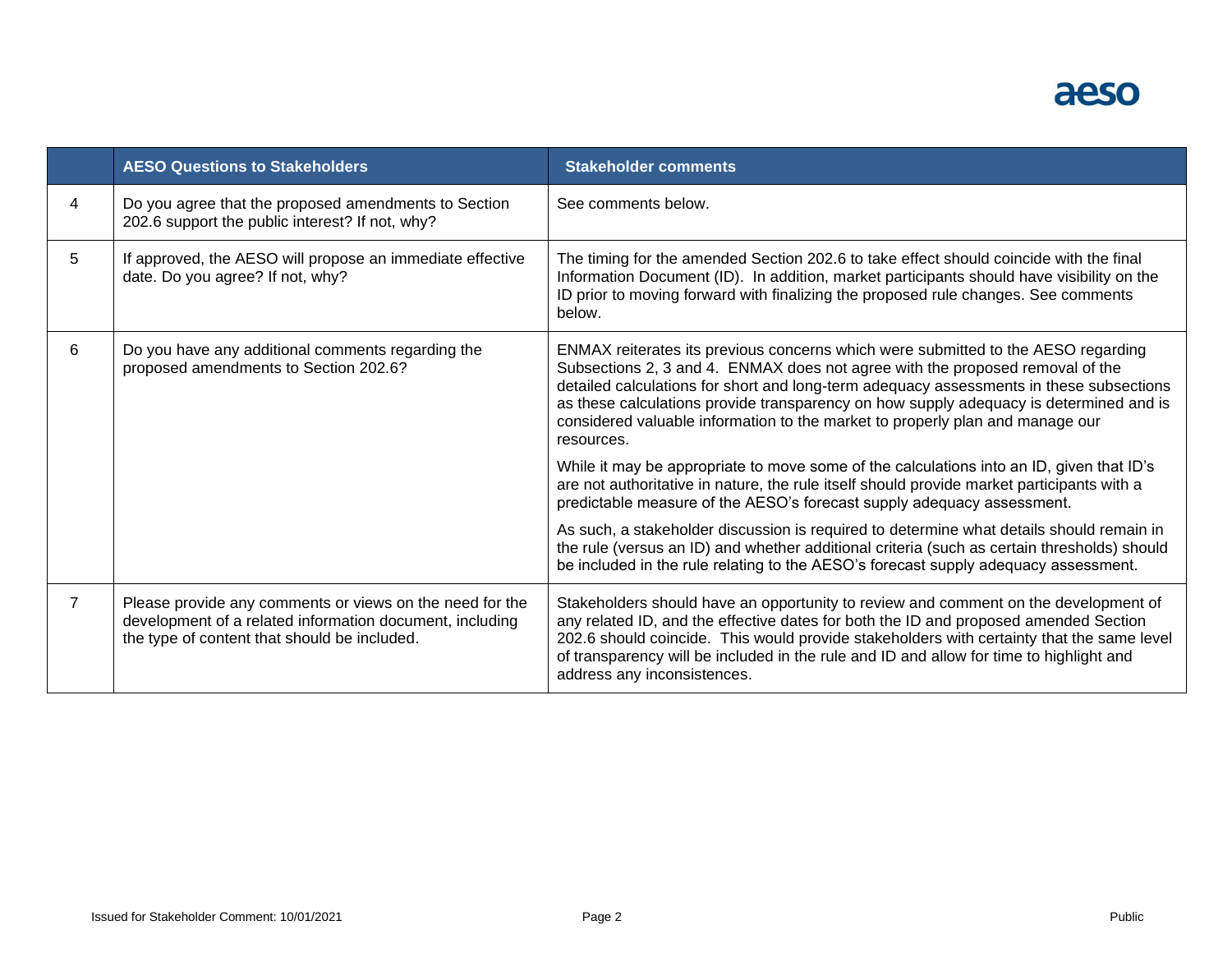<span id="page-6-0"></span>

| <b>Period of Comment: October 1, 2021</b> |                           | through October 22, 2021 |               | <b>Contact:</b> Shanelle Sinclair         |
|-------------------------------------------|---------------------------|--------------------------|---------------|-------------------------------------------|
| <b>Comments From:</b>                     | Heartland Generation Ltd. |                          | <b>Phone:</b> | 403 369 7769                              |
| <b>Date [yyyy/mm/dd]:</b> 2021/10/06      |                           |                          | Email         | Shanelle.sinclair@heartlandgeneration.com |

Instructions:

- 1. Please fill out the section above as indicated.
- 2. Please refer back to the "related material" on the Stakeholder Engagement page on the AESO website.
- 3. Please respond to the questions below and provide your specific comments, if any. Blank boxes will be interpreted as favourable comments.

|               | <b>AESO Questions to Stakeholders</b>                                                                                                                                                                                          | <b>Stakeholder comments</b>                                                                                                                                                                                                                                                                                                                                                                                                                                                                                                                               |
|---------------|--------------------------------------------------------------------------------------------------------------------------------------------------------------------------------------------------------------------------------|-----------------------------------------------------------------------------------------------------------------------------------------------------------------------------------------------------------------------------------------------------------------------------------------------------------------------------------------------------------------------------------------------------------------------------------------------------------------------------------------------------------------------------------------------------------|
|               | Do you understand and agree with the objective or purpose<br>of the proposed amendments to Section 202.6 and whether,<br>in your view, the proposed amendments to Section 202.6<br>meet the objective or purpose? If not, why? | While the objectives are clear there are unintended consequences that create uncertainty<br>for market participants. ISO Rule Section 306.5 - Generation Outage Reporting and<br>Coordination and 306.7 - Mothball Outage Reporting both rely on subsection 2 of the Rule<br>to determine whether the AESO will cancel an outage. When the AESO uses Section<br>202.6 to cancel and outage or bring back a long lead time asset, the process by which the<br>AESO deems there to be a short-term supply event should be stipulated within an ISO<br>Rule. |
| $\mathcal{P}$ | Do you agree that the proposed amendments to Section<br>202.6 are not technically deficient? If not, why?                                                                                                                      | Yes, the proposed Rule is technically deficient because it removes AUC oversight of<br>these supply shortfall calculations.                                                                                                                                                                                                                                                                                                                                                                                                                               |
| 3             | Do you agree that the proposed amendments to Section<br>202.6, taken together with all ISO rules, support a fair,<br>efficient, and openly competitive market? If not, why?                                                    | No.                                                                                                                                                                                                                                                                                                                                                                                                                                                                                                                                                       |
| 4             | Do you agree that the proposed amendments to Section<br>202.6 support the public interest? If not, why?                                                                                                                        | No see above.                                                                                                                                                                                                                                                                                                                                                                                                                                                                                                                                             |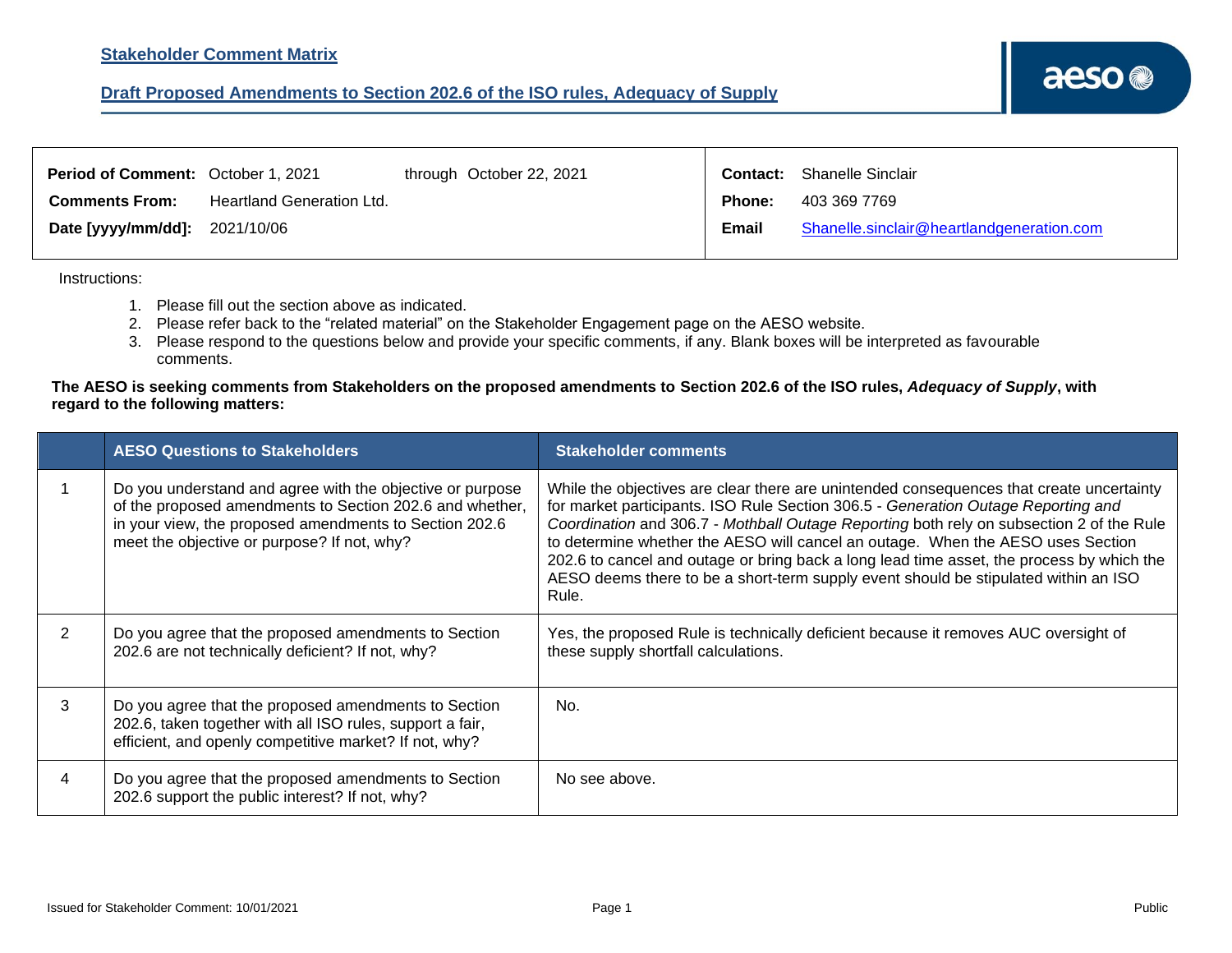

|   | <b>AESO Questions to Stakeholders</b>                                                                                                                                | <b>Stakeholder comments</b>                                                                                                                                                                                                                                                                                                                                                                                                                   |
|---|----------------------------------------------------------------------------------------------------------------------------------------------------------------------|-----------------------------------------------------------------------------------------------------------------------------------------------------------------------------------------------------------------------------------------------------------------------------------------------------------------------------------------------------------------------------------------------------------------------------------------------|
|   | If approved, the AESO will propose an immediate effective<br>date. Do you agree? If not, why?                                                                        |                                                                                                                                                                                                                                                                                                                                                                                                                                               |
| 6 | Do you have any additional comments regarding the<br>proposed amendments to Section 202.6?                                                                           | Heartland Generations understands that in most instances where there is no short-term<br>supply shortfall event the proposed amendments will reduce red tape. However as<br>stated above, if the AESO's calculation leads it to believe that an outage should be<br>cancelled or a long lead time asset should be returned, then, the AESO should have to<br>show, given the criteria in the current ISO Rule, how this calculation was made. |
|   | Please provide any comments or views on the need for the<br>development of a related information document, including<br>the type of content that should be included. | The information document should be consulted upon before the Rule is finalized.                                                                                                                                                                                                                                                                                                                                                               |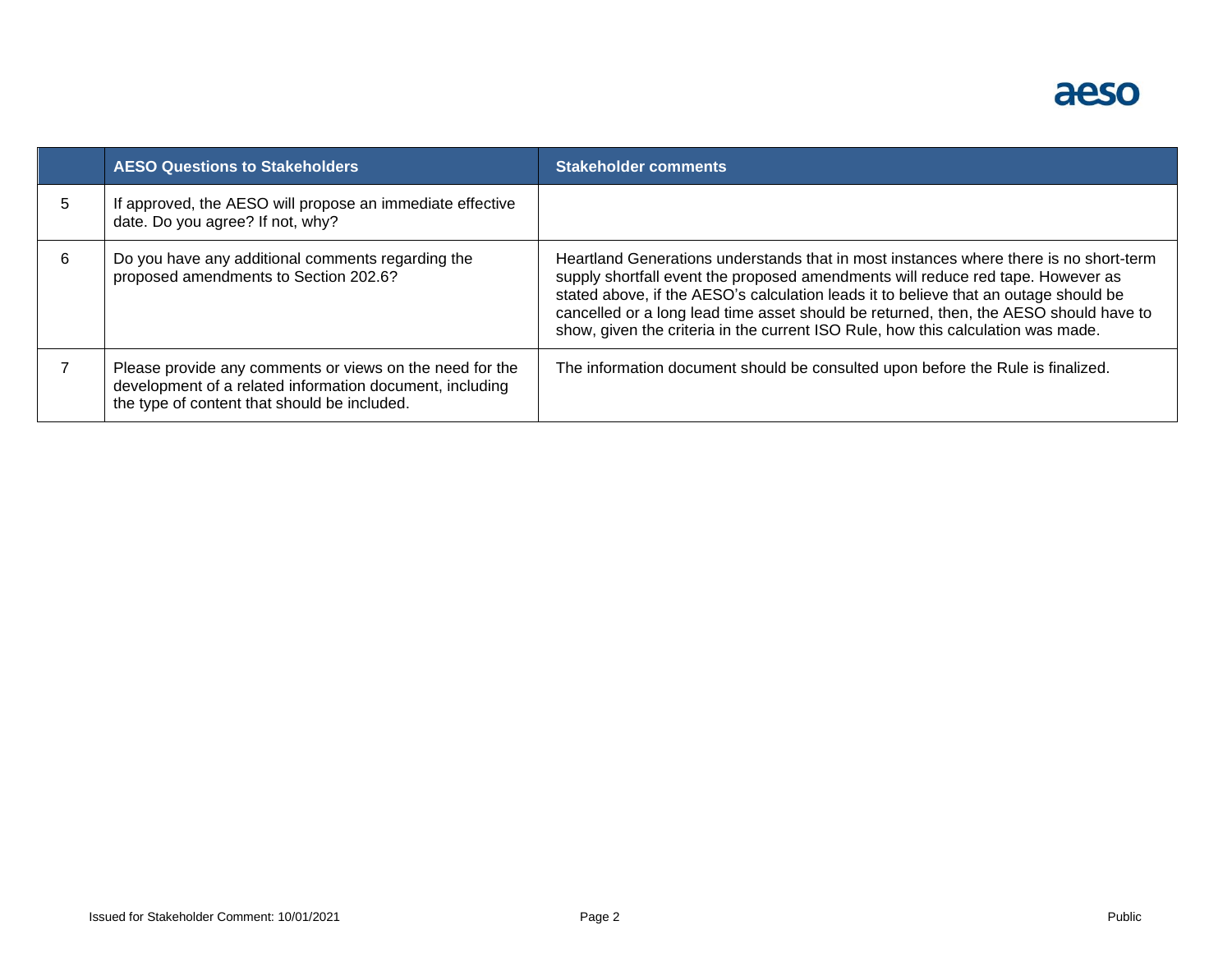<span id="page-8-0"></span>

| <b>Period of Comment:</b> | October 1, 2021       | through October 22, 2021 | <b>Contact:</b> | Luis Pando               |
|---------------------------|-----------------------|--------------------------|-----------------|--------------------------|
| <b>Comments From:</b>     | TransAlta Corporation |                          | <b>Phone:</b>   | 403-267-3627             |
| Date [yyyy/mm/dd]:        | 2021/10/22            |                          | Email:          | Luis Pando@transalta.com |

Instructions:

- 1. Please fill out the section above as indicated.
- 2. Please refer back to the "related material" on the Stakeholder Engagement page on the AESO website.
- 3. Please respond to the questions below and provide your specific comments, if any. Blank boxes will be interpreted as favourable comments.

|  | <b>AESO Questions to Stakeholders</b>                                                                                 | <b>Stakeholder comments</b>                                                                                                                                                                                                                                                                                                                                                                                                                                                                                                                                                                                                                                                                                                                                                                  |
|--|-----------------------------------------------------------------------------------------------------------------------|----------------------------------------------------------------------------------------------------------------------------------------------------------------------------------------------------------------------------------------------------------------------------------------------------------------------------------------------------------------------------------------------------------------------------------------------------------------------------------------------------------------------------------------------------------------------------------------------------------------------------------------------------------------------------------------------------------------------------------------------------------------------------------------------|
|  | Do you understand and agree with the objective or purpose<br>of the proposed amendments to Section 202.6 and whether, | The proposed amendments raise concerns about transparency and providing<br>certainty to market participants that must be addressed.                                                                                                                                                                                                                                                                                                                                                                                                                                                                                                                                                                                                                                                          |
|  | in your view, the proposed amendments to Section 202.6<br>meet the objective or purpose? If not, why?                 | Section 202.6 is an important component within the framework of the activities the AESO<br>exercises to ensure adequacy of supply. While we found it helpful that the AESO provided<br>more details in its October 1, 2021 Letter of Notice about how it assesses supply shortfall<br>and real-time adequacy issues in practice as well as results of its real-time adequacy<br>assessment calculation, if anything, the additional information highlights the need for more<br>transparency not less. TransAlta encourages the AESO to continue to provide this level of<br>information (Appendix A: Overview of AESO Supply Adequacy Measures) to stakeholders<br>and provide updates when any changes are made so that market participants can better<br>understand the AESO's practices. |
|  |                                                                                                                       | TransAlta expressed the importance of the supply adequacy forecast as it is used by<br>participants to make unit commitment decisions that could impact system reliability. As<br>previously stated, our view is that:                                                                                                                                                                                                                                                                                                                                                                                                                                                                                                                                                                       |
|  |                                                                                                                       | The rule is necessary to place regulatory requirements on the AESO to produce Supply<br>Adequacy Forecasts in a prescribed manner.<br>The rule is intertwined with other rules that can have significant impacts on market<br>participants and the market.                                                                                                                                                                                                                                                                                                                                                                                                                                                                                                                                   |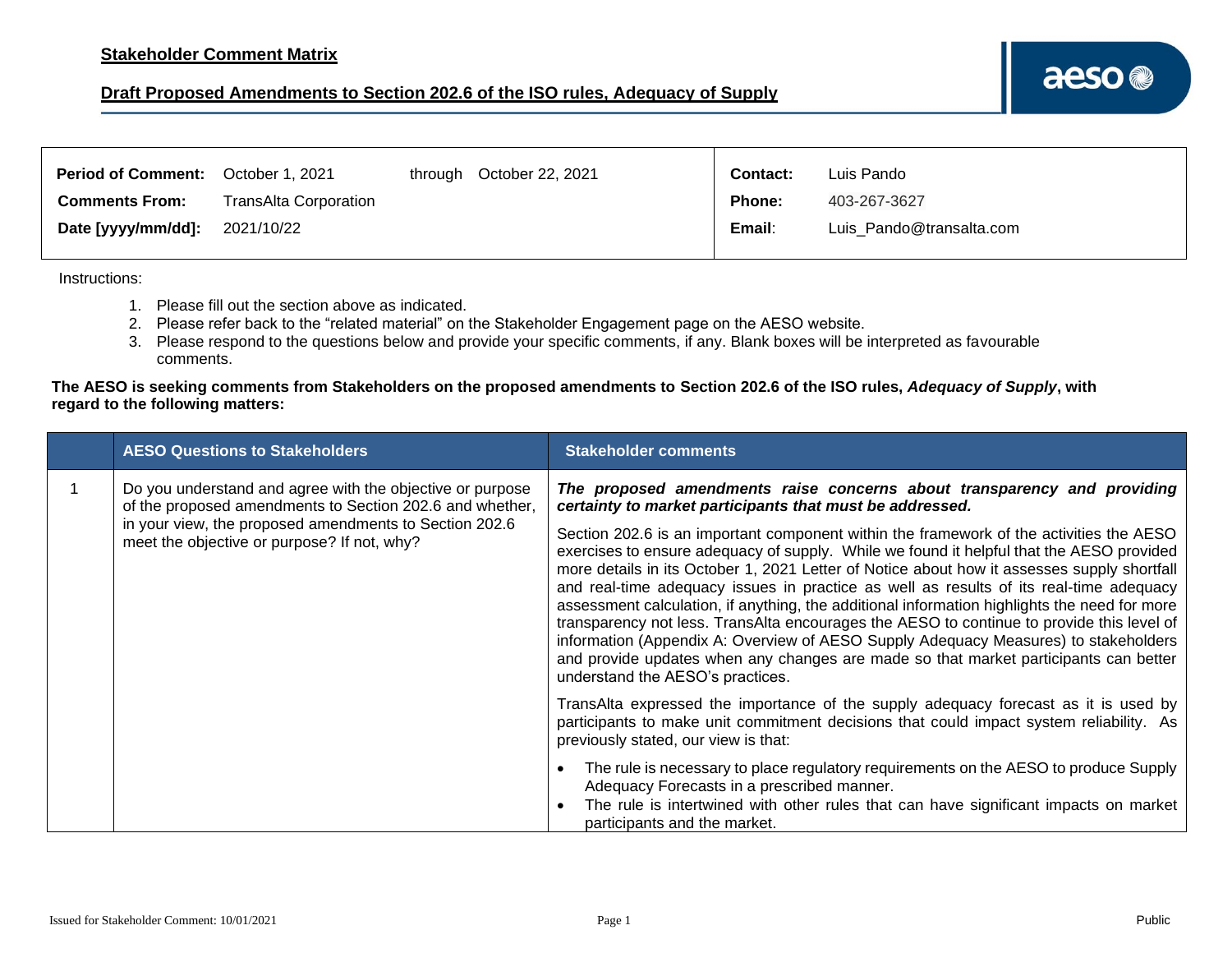

|                | <b>AESO Questions to Stakeholders</b>                                                                     | <b>Stakeholder comments</b>                                                                                                                                                                                                                                                                                                                                                                                                                                                                                                                                                                                                                                                                                                                                                                                        |
|----------------|-----------------------------------------------------------------------------------------------------------|--------------------------------------------------------------------------------------------------------------------------------------------------------------------------------------------------------------------------------------------------------------------------------------------------------------------------------------------------------------------------------------------------------------------------------------------------------------------------------------------------------------------------------------------------------------------------------------------------------------------------------------------------------------------------------------------------------------------------------------------------------------------------------------------------------------------|
|                |                                                                                                           | As proposed, the AESO is eliminating important checks and balances that provide<br>clarity and transparency that market participants rely on.                                                                                                                                                                                                                                                                                                                                                                                                                                                                                                                                                                                                                                                                      |
|                |                                                                                                           | TransAlta believes that with further discussion with stakeholders there may be a way to<br>achieve red tape reductions to meet the AESO's objectives and also satisfy the needs of<br>market participants. We do not agree that the written process has been effective for these<br>proposed amendments and request the AESO to hold a stakeholder session to explore<br>alternative options.                                                                                                                                                                                                                                                                                                                                                                                                                      |
| $\overline{2}$ | Do you agree that the proposed amendments to Section<br>202.6 are not technically deficient? If not, why? | The proposed amendments render the rule technically deficient because they<br>remove details that are important to ensure appropriate governance.                                                                                                                                                                                                                                                                                                                                                                                                                                                                                                                                                                                                                                                                  |
|                |                                                                                                           | The amendments to section 202.6 remove the necessary transparency required to<br>understand the AESO's forecast of supply adequacy and is technical deficient because it<br>creates too much discretion and uncertainty regarding the triggers for out-of-market action.                                                                                                                                                                                                                                                                                                                                                                                                                                                                                                                                           |
|                |                                                                                                           | Sections 306.5 "Generation Outage Reporting and Coordination" and 306.7 "Mothball<br>Outage Reporting" rely on subsection 2 of Section 202.6 to determine whether the AESO<br>will proceed with cancellation of an outage.                                                                                                                                                                                                                                                                                                                                                                                                                                                                                                                                                                                         |
|                |                                                                                                           | The current version of subsection 2 of section 202.6 states that the ISO must assess<br>adequacy of supply "to assist in determining whether to cancel a planned outage or<br>unplanned outage of generation under section 306.5 of the ISO rules, Generation Outage<br>and Reporting." The proposed subsection 2 only requires the AESO to forecast supply<br>adequacy and eliminates the minimum requirement to complete a supply and load forecast<br>using the prescribed calculation approach contained in the rule. Removal of that<br>requirement would permit the AESO to take action without any consideration of supply and<br>load forecast and raises concerns that the AESO's could take actions that impact<br>generators in a manner that is not based on data but on a broad exercise of judgment. |
|                |                                                                                                           | Generators, the AESO, and the broader market benefit from having a clear and transparent<br>framework that explains the specific details of the assessments that the AESO uses in<br>assessing adequacy of supply and the thresholds or triggers that would cause the AESO to<br>intercede and take out-of-market action.                                                                                                                                                                                                                                                                                                                                                                                                                                                                                          |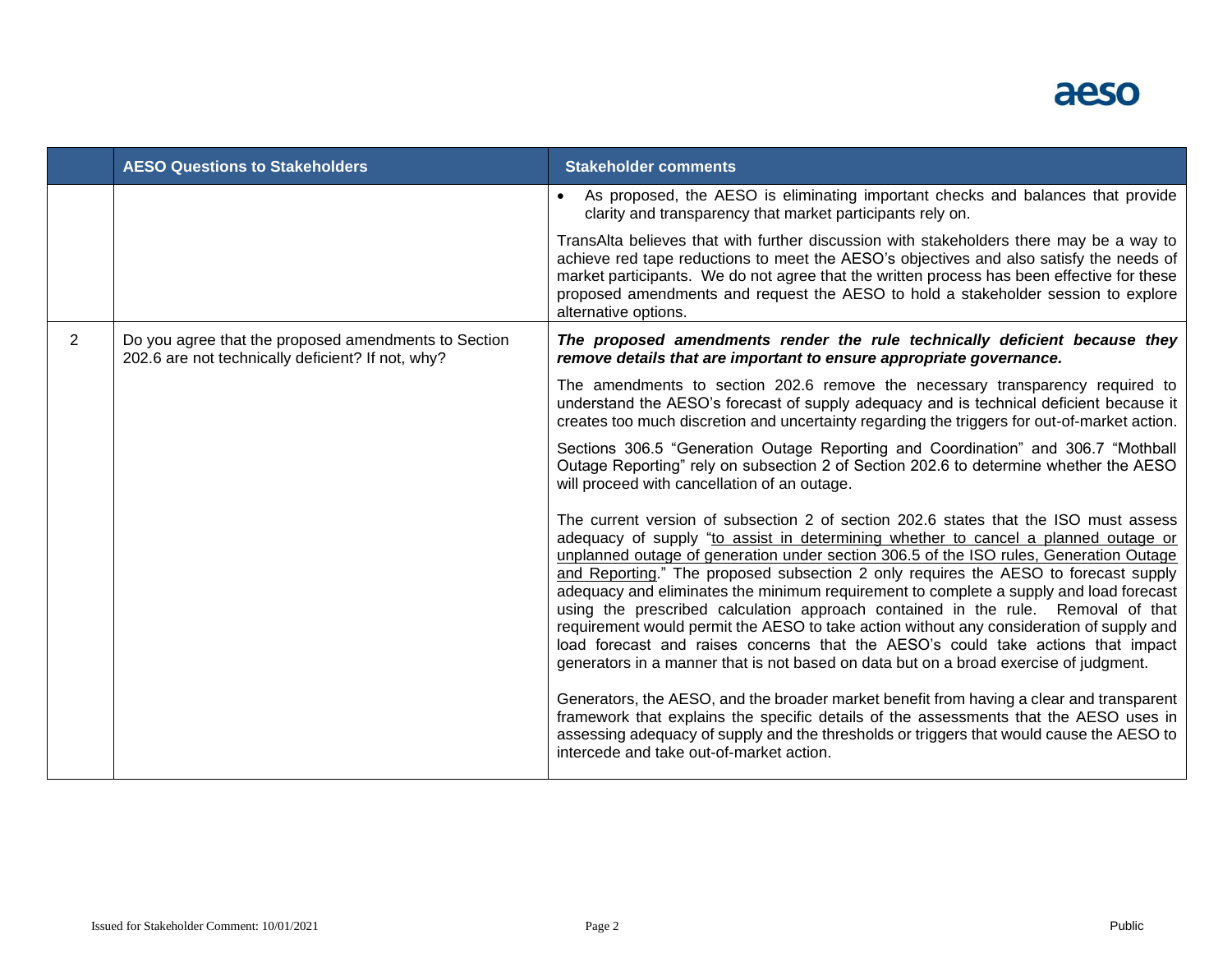

|   | <b>AESO Questions to Stakeholders</b>                                                                                                                                       | <b>Stakeholder comments</b>                                                                                                                                                                                                                                                                                                                                                                                                                                                                                                                                                                                                                                                                               |
|---|-----------------------------------------------------------------------------------------------------------------------------------------------------------------------------|-----------------------------------------------------------------------------------------------------------------------------------------------------------------------------------------------------------------------------------------------------------------------------------------------------------------------------------------------------------------------------------------------------------------------------------------------------------------------------------------------------------------------------------------------------------------------------------------------------------------------------------------------------------------------------------------------------------|
| 3 | Do you agree that the proposed amendments to Section<br>202.6, taken together with all ISO rules, support a fair,<br>efficient, and openly competitive market? If not, why? | The proposed amendments do not support a fair, efficient, and openly competitive<br>market<br>This information and details in the current rule support Fair, Efficient, and Openly<br>Competition whereas the proposed amendments that remove these important details raises<br>concerns about AESO intervention in the market. The AESO suggested that it needed to<br>amend its forecasting approach as one of the drivers for these rule changes but to date the<br>AESO has provided no details about those changes and instead has focused this<br>consultation solely on removing any requirements for it to disclose those changes. This<br>approach increases concerns rather than allaying them. |
| 4 | Do you agree that the proposed amendments to Section<br>202.6 support the public interest? If not, why?                                                                     | The AESO has not demonstrated how the proposed amendments support the public<br>interest.<br>The AESO argues that these amendments will eliminate $\sim$ 800 requirements and achieve<br>a 2.5 per cent red tape reduction. However, the proposed amendments appear to be mainly<br>motivated on the AESO's objective to meet its Red Tape Reduction (RTR) target set by the<br>Government.<br>As stated in other consultations (i.e., 2022 Budget Review Process), TransAlta would like<br>to understand how the AESO counts these reductions in order to understand the real impact<br>in terms of efficiencies and cost reductions in terms of AESO business.                                          |
| 5 | If approved, the AESO will propose an immediate effective<br>date. Do you agree? If not, why?                                                                               | TransAlta disagrees with an immediate effective date.<br>TransAlta does not support the amendments as proposed or an immediate effective date<br>for those amendments. As requested above, TransAlta requests additional stakeholder<br>consultation on the proposed amendments. TransAlta believes that a more reasonable<br>proposal can be achieved and that a stakeholder review and consultation on the proposed<br>Information Document should be completed before the AESO files an application with the<br>Commission.                                                                                                                                                                            |
| 6 | Do you have any additional comments regarding the<br>proposed amendments to Section 202.6?                                                                                  | More transparency should be provided about what the Supply Adequacy Forecast<br>assumes for price responsive load and long lead time assets.<br>TransAlta reiterates its request for more clarity about how price responsive loads are<br>considered in the load forecasts as well as how long lead time assets are accounted for in<br>the adequacy forecast. This information is needed to fully understand what the adequacy                                                                                                                                                                                                                                                                           |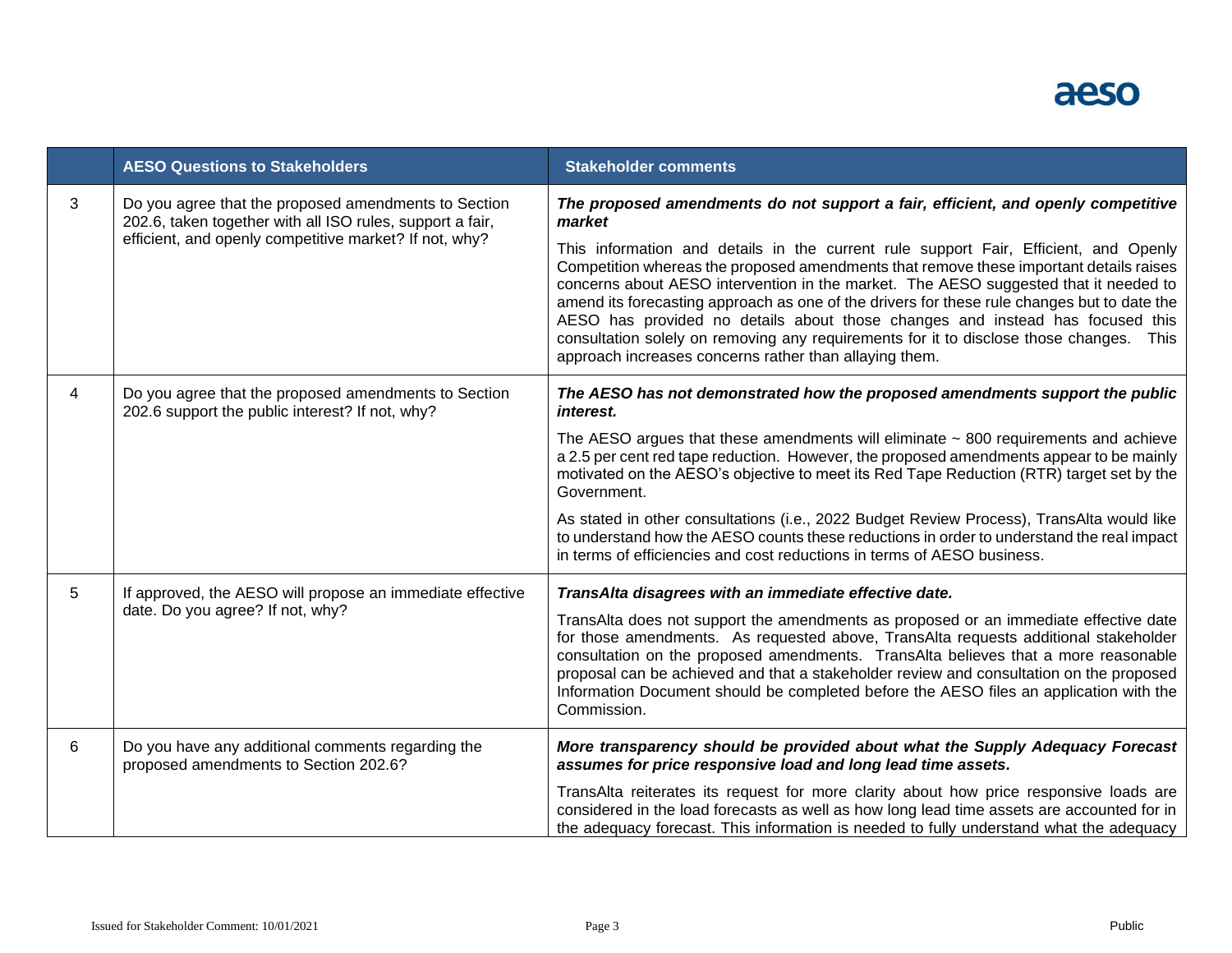# aeso

| <b>AESO Questions to Stakeholders</b>                                                                                                                                | <b>Stakeholder comments</b>                                                                                                                                                                                                                                                                                                                                                                                                                                                                                                                                                                                                                                                                                                                                                           |
|----------------------------------------------------------------------------------------------------------------------------------------------------------------------|---------------------------------------------------------------------------------------------------------------------------------------------------------------------------------------------------------------------------------------------------------------------------------------------------------------------------------------------------------------------------------------------------------------------------------------------------------------------------------------------------------------------------------------------------------------------------------------------------------------------------------------------------------------------------------------------------------------------------------------------------------------------------------------|
|                                                                                                                                                                      | forecast is presenting and how changes in these parameters may affect the forecast result.                                                                                                                                                                                                                                                                                                                                                                                                                                                                                                                                                                                                                                                                                            |
| Please provide any comments or views on the need for the<br>development of a related information document, including<br>the type of content that should be included. | As stated above, we believe that a stakeholder session on the Information Document should<br>be conducted before any proposed rule change is filed with the Commission.<br>TransAlta seeks the same comparable level of detail including the amendments or changes<br>in the forecast process that would impact the information presented in the adequacy report.<br>We also ask the AESO to provide information about its adequacy practices and measures.<br>Furthermore, we ask for checks and balances to be implemented that will keep this<br>information document updated including a commitment to consult with stakeholders before<br>making significant changes to those practices and measures including specific indicators<br>and thresholds related to supply adequacy. |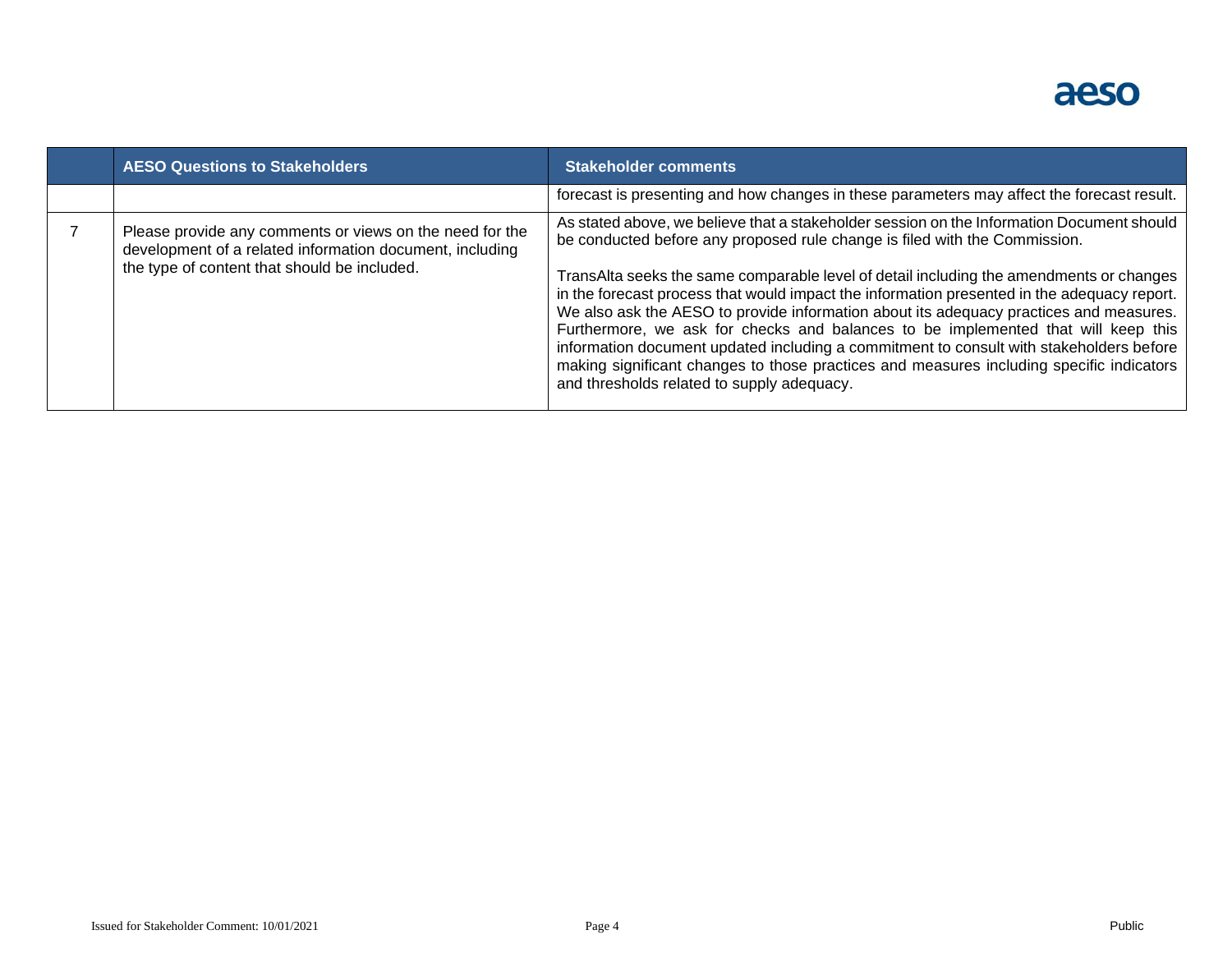<span id="page-12-0"></span>

| Period of Comment: October 1, 2021   |                                 | through October 22, 2021 |               | <b>Contact:</b> Mark Thompson |
|--------------------------------------|---------------------------------|--------------------------|---------------|-------------------------------|
| <b>Comments From:</b>                | TransCanada Energy Ltd. ("TCE") |                          | <b>Phone:</b> | 403-589-7193                  |
| <b>Date [yyyy/mm/dd]:</b> 2021/10/22 |                                 |                          | Email:        | markj_thompson@tcenergy.com   |

Instructions:

- 1. Please fill out the section above as indicated.
- 2. Please refer back to the "related material" on the Stakeholder Engagement page on the AESO website.
- 3. Please respond to the questions below and provide your specific comments, if any. Blank boxes will be interpreted as favourable comments.

|               | <b>AESO Questions to Stakeholders</b>                                                                                                                                                                                          | <b>Stakeholder comments</b>                                                                                                                                                                                                                                                                                                                                                                                                                                                                                                                                                                                                                              |
|---------------|--------------------------------------------------------------------------------------------------------------------------------------------------------------------------------------------------------------------------------|----------------------------------------------------------------------------------------------------------------------------------------------------------------------------------------------------------------------------------------------------------------------------------------------------------------------------------------------------------------------------------------------------------------------------------------------------------------------------------------------------------------------------------------------------------------------------------------------------------------------------------------------------------|
|               | Do you understand and agree with the objective or purpose<br>of the proposed amendments to Section 202.6 and whether,<br>in your view, the proposed amendments to Section 202.6<br>meet the objective or purpose? If not, why? | TCE understands the objectives and purpose of the proposed amendments. As stated in<br>its January 22, 2021 submission, TCE supports the removal of the wind and solar<br>exclusion from the adequacy assessment is subsection $4(2)(b)(v)$ and the red-tape<br>reduction initiative provided it leads to efficiency improvements and does not have the<br>potential to negatively impact the FEOC operation of the market.<br>TCE submits that some of the proposed amendments fail to meet the objective since they<br>will negatively impact the FEOC operation of the market. For more details, please refer to<br>the response to Question 4 below. |
| $\mathcal{P}$ | Do you agree that the proposed amendments to Section<br>202.6 are not technically deficient? If not, why?                                                                                                                      | TCE provides no comment with respect to whether or not the proposed amendments are<br>technically deficient and shall not interpreted as support that the amendments are not<br>technically deficient.                                                                                                                                                                                                                                                                                                                                                                                                                                                   |
| 3             | Do you agree that the proposed amendments to Section<br>202.6, taken together with all ISO rules, support a fair,<br>efficient, and openly competitive market? If not, why?                                                    | No. TCE continues to object to the AESO's proposed removal of those sections of the<br>Rule that involve the ability of the AESO to intervene in the market, whether for short- or<br>long-term supply adequacy.                                                                                                                                                                                                                                                                                                                                                                                                                                         |
|               |                                                                                                                                                                                                                                | Over the short-term, both ISO Rule Section 306.5 - Generation Outage Reporting and<br>Coordination and ISO Rule Section 306.7 - Mothball Outage Reporting permit the AESO                                                                                                                                                                                                                                                                                                                                                                                                                                                                                |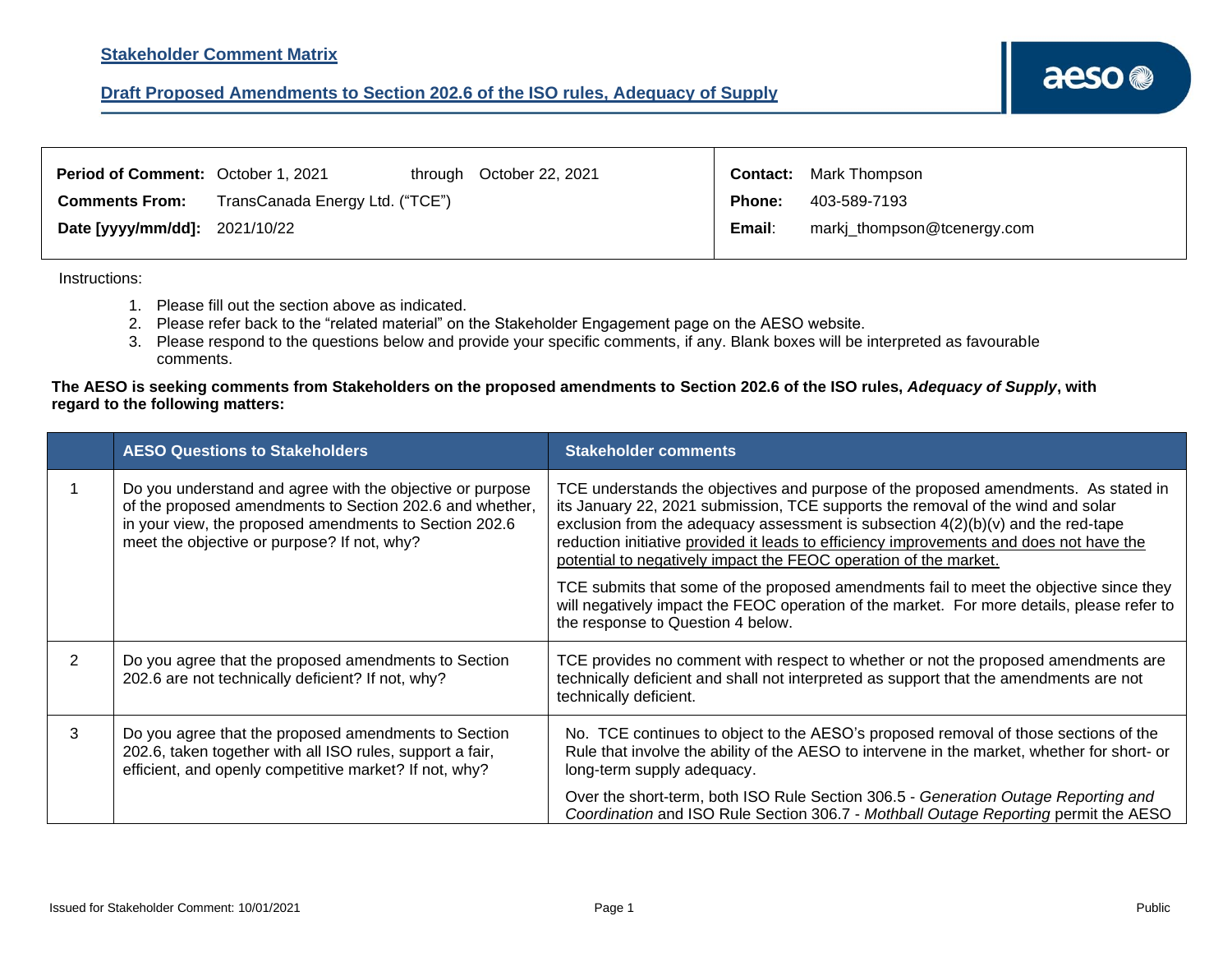

| <b>AESO Questions to Stakeholders</b> | <b>Stakeholder comments</b>                                                                                                                                                                                                                                                                                                                                                                                                                                                                                                                                                                                                            |
|---------------------------------------|----------------------------------------------------------------------------------------------------------------------------------------------------------------------------------------------------------------------------------------------------------------------------------------------------------------------------------------------------------------------------------------------------------------------------------------------------------------------------------------------------------------------------------------------------------------------------------------------------------------------------------------|
|                                       | to directly intervene in the market by issuing an outage cancellation directive to<br>generators. Each of these rules requires the AESO to assess the adequacy of supply as<br>described in subsection 2 of Section 202.6. In both cases, the financial interest of<br>market participants could be significantly impacted.                                                                                                                                                                                                                                                                                                            |
|                                       | Over the long-term, subsection 6 of Section 202.6 permits the AESO to directly intervene<br>in the market by, <i>inter alia</i> , procuring generation. Clearly, this will significantly impact the<br>market.                                                                                                                                                                                                                                                                                                                                                                                                                         |
|                                       | In its October 1, 2021, Letter of Notice, the AESO states that parties have failed to<br>recognize its "overarching legislative duties to provide for the safe, reliable, and<br>economic operation of the interconnected electric system, and the fair, efficient, and<br>openly competitive operation of the market".                                                                                                                                                                                                                                                                                                                |
|                                       | This is not the case. We are not questioning the AESO's motives to act in a manner as<br>required by legislation. Rather, we recognize that the legislation is imprecise and subject<br>to varying interpretations. Indeed, Section 501.10 - Transmission Loss Factors is an<br>example of an ISO Rule developed with the best of intentions by the AESO that was<br>later found not to support the FEOC operation of the market. The point is that checks<br>and balances are required, especially in circumstances where the AESO can intervene<br>in the market. And the Commission can uniquely provide these checks and balances. |
|                                       | The specific issue with transferring the disputed sections to an Information Document is<br>that it provides the AESO the discretion to make amendments without consultation and<br>Commission oversight. While the AESO may believe they are acting in a FEOC manner,<br>without a proper forum and oversight, the AESO may cause significant impact to the<br>market that could have otherwise been avoided.                                                                                                                                                                                                                         |
|                                       | Recall that the legislation similarly requires market participants to conduct themselves in<br>a manner that supports a FEOC market. Yet, there are several provisions contained in<br>ISO Rules that provide checks and balances to ensure that market participants act<br>accordingly. The attestation requirement contained in ISO Rule Section 306.7 -<br>Mothball Outage Reporting is one example.                                                                                                                                                                                                                                |
|                                       | TCE is sympathetic to the AESO's requirement to reduce red-tape and is willing to work<br>with the AESO to meet this objective. TCE recognizes that the AESO's intervention in<br>the market for both short- and long-term adequacy are infrequent. Perhaps a threshold<br>could be developed to trigger when the adequacy assessments are needed as a means<br>to reduce red-tape. Accordingly, TCE recommends that the AESO continue to consult                                                                                                                                                                                      |